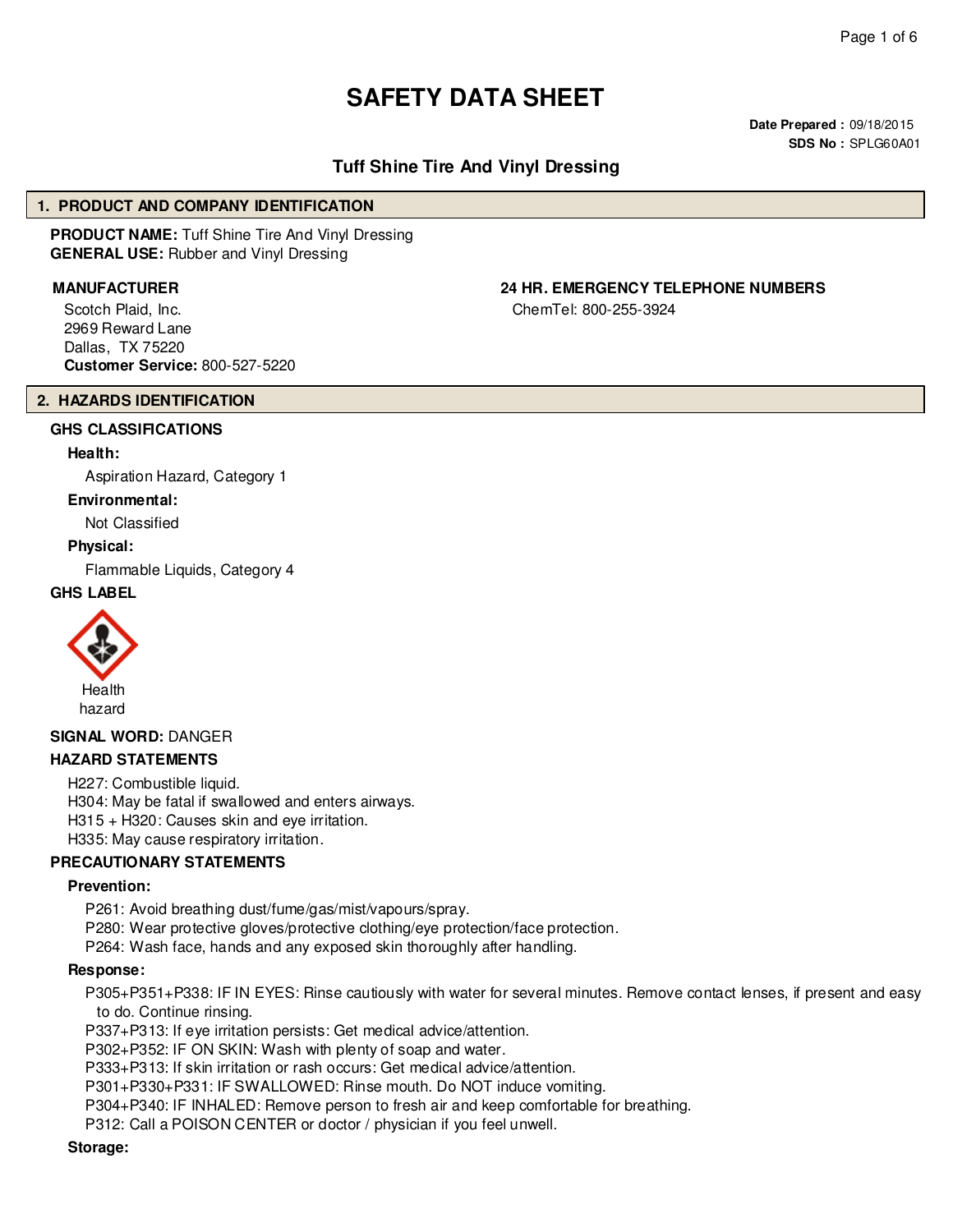P403+P235: Store in a well-ventilated place. Keep cool. P102: Keep out of reach of children.

#### **Disposal:**

P501: Dispose of contents/container to an approved waste disposal plant.

| 3. COMPOSITION / INFORMATION ON INGREDIENTS |         |                      |  |  |  |  |
|---------------------------------------------|---------|----------------------|--|--|--|--|
| <b>Chemical Name</b>                        | $Wt.\%$ | <b>CAS</b>           |  |  |  |  |
| Aliphatic Petrolleum Distillates            |         | 70 - 80   64742-48-9 |  |  |  |  |

#### **4. FIRST AID MEASURES**

**EYES:** Immediately flush eyes with plenty of water. Get medical attention, if irritation persists.

**SKIN:** Wash with soap and water. Get medical attention if irritation develops or persists.

**INGESTION:** Do NOT induce vomiting. Never give anything by mouth to an unconscious person. Rinse mouth with water. Consult a physician.

**INHALATION:** Remove to fresh air. If not breathing, give artificial respiration. If breathing is difficult, give oxygen. Get immediate medical attention.

#### **SIGNS AND SYMPTOMS OF OVEREXPOSURE**

**EYES:** Contact may cause eye irritation.

**SKIN:** Contact may cause skin irritation.

**INGESTION:** May cause headache and nausea.

**INHALATION:** May cause drowsiness and/or dizziness.

**ACUTE EFFECTS:** May cause an allergic reaction among sensitive indivduals.

**CHRONIC EFFECTS:** Repeated or prolonged exposure to the skin may cause dermatitis. Ingestion may cause nausea, weakness and central nervous systems effects.

**NOTES TO PHYSICIAN:** Treat symptomatically

#### **5. FIRE FIGHTING MEASURES**

**GENERAL HAZARD:** The vapor of this product may form a combustible mixtures with air in confined spaces.

**EXTINGUISHING MEDIA:** Use dry chemical, carbon dioxide, water spray (fog) or foam when fighting fires involving this material. **HAZARDOUS COMBUSTION PRODUCTS:** Oxides of carbon.

**EXPLOSION HAZARDS:** In a fire or if heated, a pressure increase will occur and the container may burst, with a risk of a subsequent explosion.

**FIRE FIGHTING PROCEDURES:** Use fire fighting measures that are appropriate for the local circumstance and the surrounding environment.

**FIRE FIGHTING EQUIPMENT:** Use personal protective equipment

#### **6. ACCIDENTAL RELEASE MEASURES**

**SMALL SPILL:** Stop leak if safe to do so. Soak up and contain spill with an absorbant material and place in container for proper disposal. Flush away traces with water.

**LARGE SPILL:** Dike spilled material or otherwise contain material to ensure runoff does not reach into soil, ditches, sewers and / or groundwater. Transfer material into suitable containers for proper disposal in accordance with local, state and federal regulations.

#### **ENVIRONMENTAL PRECAUTIONS**

**WATER SPILL:** Do not allow material to contaminate waterways.

**LAND SPILL:** Do not allow material to contaminate the soil.

**GENERAL PROCEDURES:** Ensure clean-up is conducted by trained personnel only. Refer to protective measures listed in Sections 7 and 8.

**SPECIAL PROTECTIVE EQUIPMENT:** For personal protection see section 8.

**COMMENTS:** Inform appropriate managerial or supervisory personnel of all environmental releases. Prevent further leakage or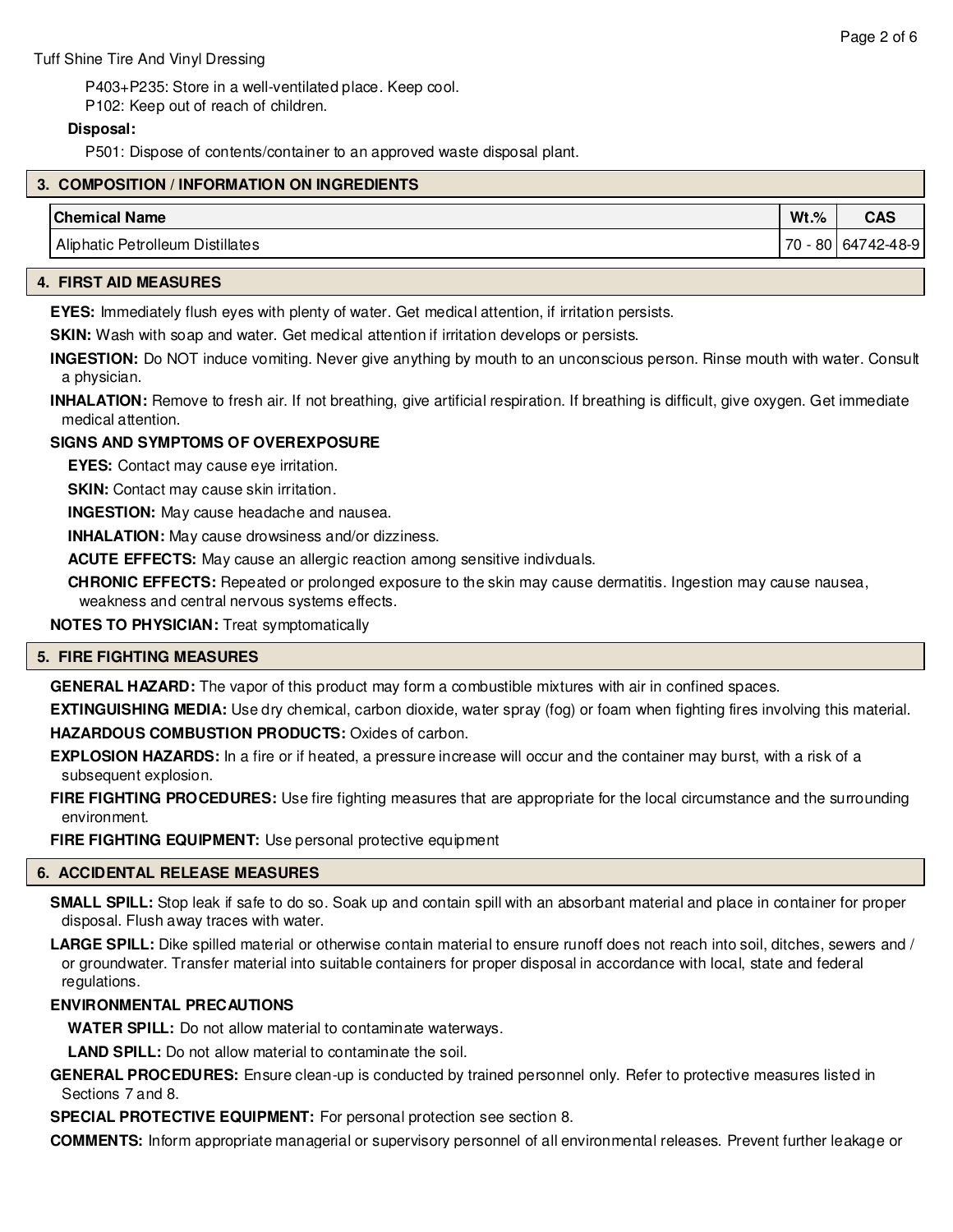spillage if safe to do so.

#### **7. HANDLING AND STORAGE**

**GENERAL PROCEDURES:** Handle in accordance with good industrial hygiene and safety procedures. Use personal protection recommended in Section 8. Follow all product label instructions.

**HANDLING:** Wash face, hands and any exposed skin thoroughly after handling. Avoid breathing vapors or mists.

**STORAGE:** Keep out of reach of children. Store in original container in a cool, dry and well ventilated area.

#### **8. EXPOSURE CONTROLS / PERSONAL PROTECTION**

#### **EXPOSURE GUIDELINES**

#### **OSHA HAZARDOUS COMPONENTS (29 CFR1910.1200)**

|                                  |             | <b>EXPOSURE LIMITS</b> |                   |                  |                   |
|----------------------------------|-------------|------------------------|-------------------|------------------|-------------------|
|                                  |             | <b>OSHA PEL</b>        |                   | <b>ACGIH TLV</b> |                   |
| <b>Chemical Name</b>             |             | ppm                    | mg/m <sup>3</sup> | ppm              | mg/m <sup>3</sup> |
|                                  | <b>TWA</b>  | $[1]$                  | $[1]$             | $[1]$            | $[1]$             |
| Aliphatic Petrolleum Distillates | <b>STEL</b> | $[1]$                  | $[1]$             | $[1]$            | $[1]$             |
| <b>Footnotes:</b>                |             |                        |                   |                  |                   |

**1**. Not Established

**ENGINEERING CONTROLS:** None usually needed.

#### **PERSONAL PROTECTIVE EQUIPMENT**

**EYES AND FACE:** Safety glasses with side shields.

**SKIN:** Chemical resistant gloves.

**RESPIRATORY:** No personal respiratory equipment normally required.

**PROTECTIVE CLOTHING:** Wear suitable protective clothing to prevent contact with skin.

**WORK HYGIENIC PRACTICES:** Wash contaminated clothing before reuse. Wash face, hands and any exposed skin thoroughly after handling.

**OTHER USE PRECAUTIONS:** Protective clothing and equipment should be in accordance with 29 CFR 1910.132 and 1910.133. **COMMENTS:** Eyewash stations and safety showers should always be in place where chemicals are handled and stored.

#### **9. PHYSICAL AND CHEMICAL PROPERTIES**

**PHYSICAL STATE:** Liquid **ODOR:** Banana **ODOR THRESHOLD:** Not Available **APPEARANCE:** Clear liquid **COLOR:** Blue **pH:** NA = Not Applicable **PERCENT VOLATILE:** 70-80% **FLASH POINT AND METHOD:** > 61°C (141°F) Open Cup **FLAMMABLE LIMITS:** No data available for this mixture. **AUTOIGNITION TEMPERATURE:** No data available for this mixture. **VAPOR PRESSURE:** No data available for this mixture. **VAPOR DENSITY:** No data available for this mixture. **BOILING POINT:** ~ 185°C (365°F) to 211°C (410°F) **FREEZING POINT:** No data available for this mixture. **THERMAL DECOMPOSITION:** No data available for this mixture. **SOLUBILITY IN WATER:** Insoluble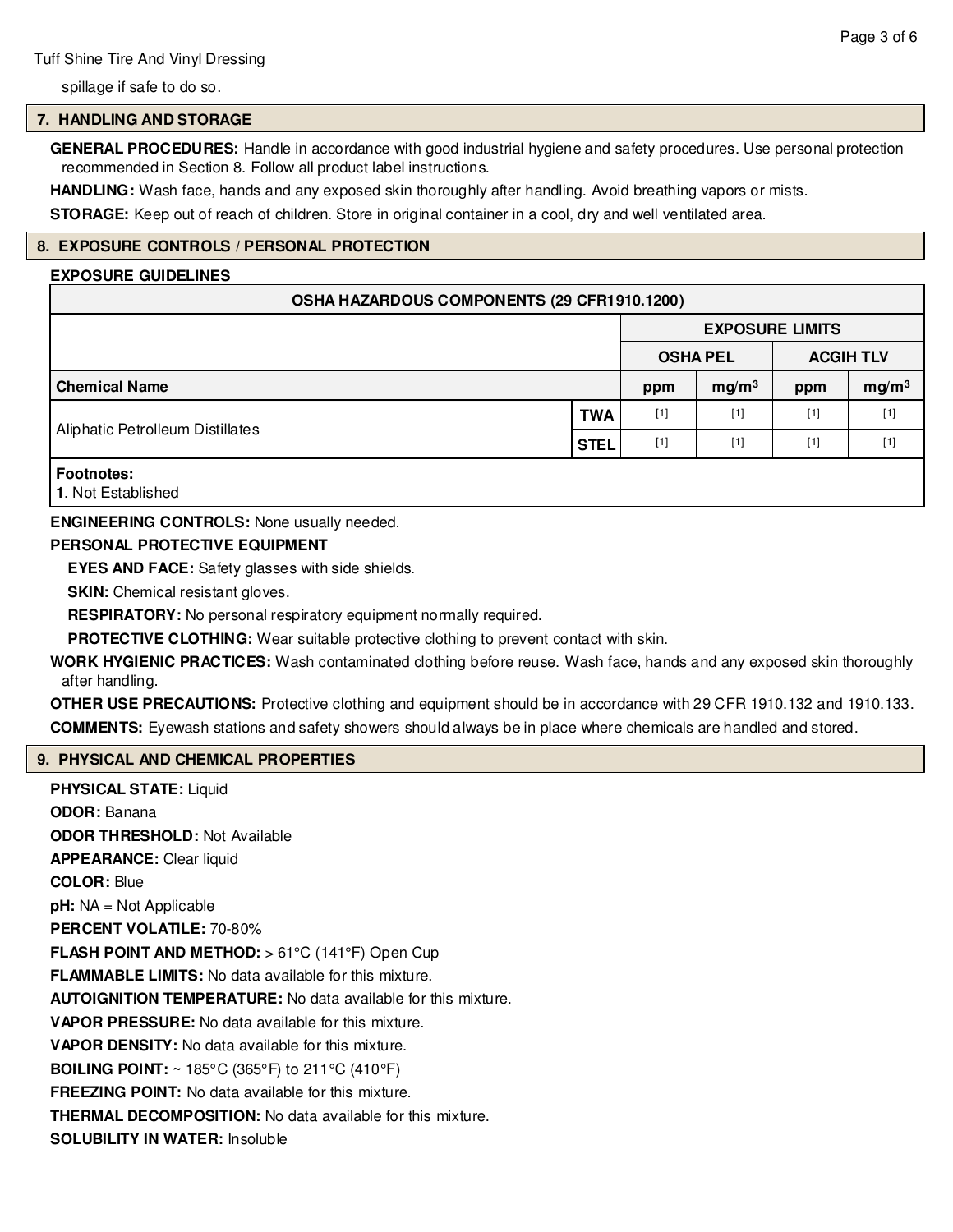**PARTITION COEFFICIENT: N-OCTANOL/WATER:** No data available for this mixture.

**EVAPORATION RATE:** No data available for this mixture.

**SPECIFIC GRAVITY:** 0.78 to 0.805 g/ml

**VISCOSITY #1:** ~ 15 cP at 25°C (77°F)

**(VOC):** 70.000 to 80.000 (Weight %)

**OXIDIZING PROPERTIES:** This product is not classified as oxidizing

#### **10. STABILITY AND REACTIVITY**

**REACTIVITY:** Stable under normal conditions.

**HAZARDOUS POLYMERIZATION:** Will not occur.

**STABILITY:** Stable under normal conditions.

**CONDITIONS TO AVOID:** Heat, sparks and flames.

**POSSIBILITY OF HAZARDOUS REACTIONS:** No dangerous reaction known under conditions of normal use.

**HAZARDOUS DECOMPOSITION PRODUCTS:** Oxides of carbon.

**INCOMPATIBLE MATERIALS:** Strong oxidizing agents, acids and bases.

#### **11. TOXICOLOGICAL INFORMATION**

#### **ACUTE**

| <b>Chemical Name</b>             | ORAL LD <sub>50</sub> | <b>DERMAL LD<sub>50</sub></b> | <b>INHALATION</b><br>$LG_{50}$ |
|----------------------------------|-----------------------|-------------------------------|--------------------------------|
| Aliphatic Petrolleum Distillates | $> 5000$ mg/kg        | $>$ 2000 mg/kg                | $> 7630 \text{ mg/M}^3$        |
|                                  | (rat)                 | (rabbit)                      | (rat)                          |

**EYE EFFECTS:** May cause eye irritation.

**SKIN EFFECTS:** Causes skin irritation. May cause allergic skin reaction.

**CHRONIC:** Long term or repeated exposure to this product defats the skin.

**SUBCHRONIC:** This product is irritating to the eyes and respiratory tract. This product may cause central nervous system effects. **CARCINOGENICITY**

**IARC:** No ingredient in this product is present at levels greater than or equal to 0.1% is identified as a probable, possible or confirmed human carcinogen by IARC.

- **NTP:** No ingredient in this product is present at levels greater than or equal to 0.1% is identified as a known or anticipated carcinogen by NTP.
- **OSHA:** No ingredient in this product is present at levels greater than or equal to 0.1% is identified as a carcinogen or potential carcinogen by OSHA.

**IRRITATION:** Skin and eye irritation.

**SENSITIZATION:** May cause an allergic skin reaction.

**NEUROTOXICITY:** No data available

**GENETIC EFFECTS:** No data available

**REPRODUCTIVE EFFECTS:** No data available

**TARGET ORGANS:** Contains material which may cause damage to the following organs: central nervous system.

**TERATOGENIC EFFECTS:** No data available

**MUTAGENICITY:** No data available

**SYNERGISTIC MATERIALS:** No data available

#### **12. ECOLOGICAL INFORMATION**

**ECOTOXICOLOGICAL INFORMATION:** This product is not classified as environmentally hazardous. However, this does not exclude the possibility that large or frequent spills can have a harmful or damaging effect on the environment.

**BIOACCUMULATION/ACCUMULATION:** The potential for bioconcentration in organisms is low.

**DISTRIBUTION:** No data available for this mixture.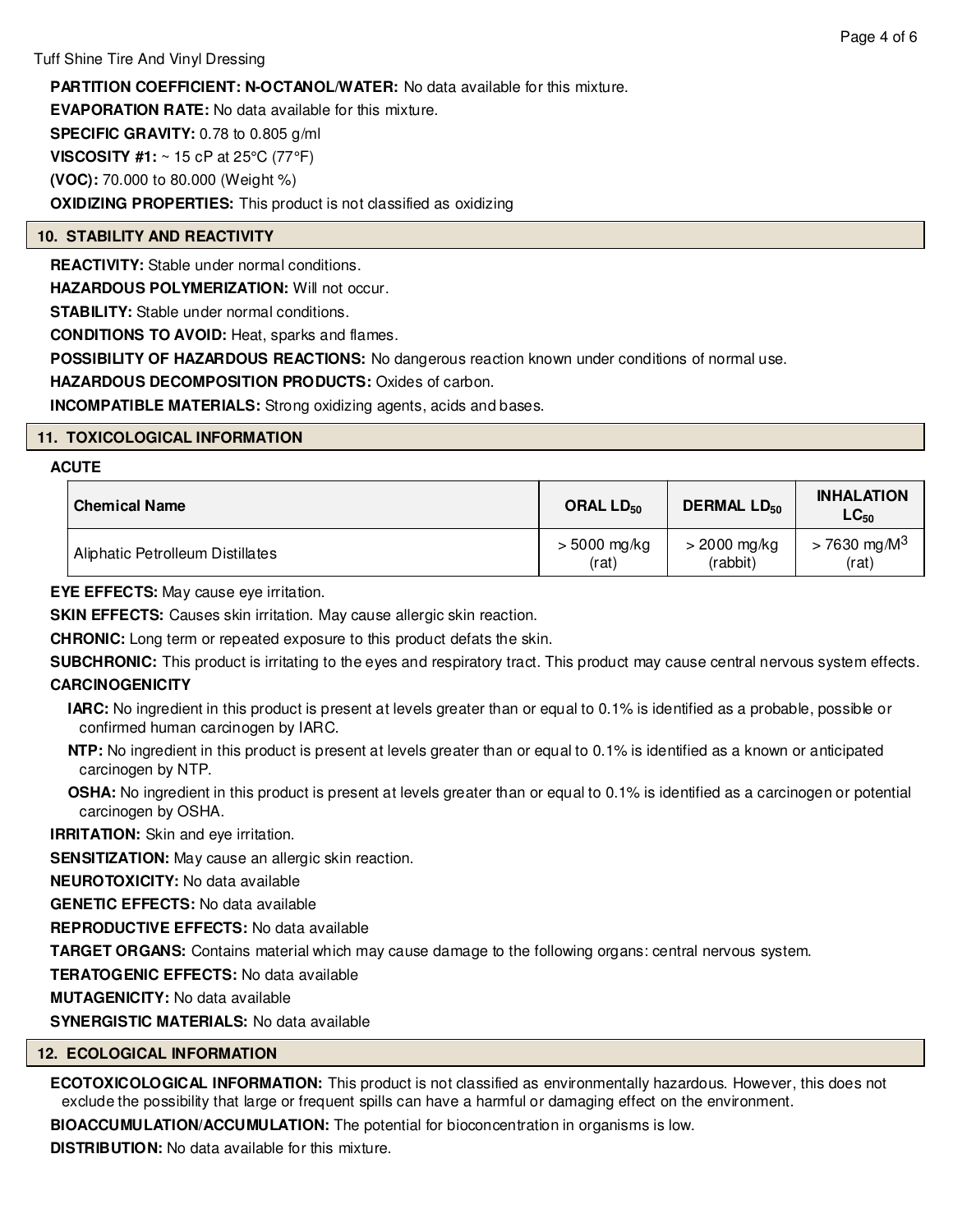**AQUATIC TOXICITY (ACUTE):** No data available for this mixture.

**CHEMICAL FATE INFORMATION:** No data available for this mixture.

#### **13. DISPOSAL CONSIDERATIONS**

**DISPOSAL METHOD:** Follow all Federal, State and Local Regulations appropriate for this material.

**PRODUCT DISPOSAL:** Wastewater resulting from this product should be directed to a proper waste water treatment facility.

**EMPTY CONTAINER:** Empty containers should be taken to an approved waste handling site for recycling or disposal. Do not reuse empty containers.

#### **14. TRANSPORT INFORMATION**

#### **DOT (DEPARTMENT OF TRANSPORTATION)**

**PROPER SHIPPING NAME:** Petroleum Distillates, N.O.S.

#### **PRIMARY HAZARD CLASS/DIVISION:** 3, Flammable

#### **UN/NA NUMBER:** 1268

#### **PACKING GROUP:** III

**NOTE:** This product may be re-classified as "Combustible Liquid" unless transported by vessel or aircraft. Non-bulk packages (less than or equal to 119 gallons) of combustible liquids are not regulated as hazardous materials.

**COMMENTS:** The shipper / consignor / sender is responsible to ensure that the packaging, labeling and markings are in compliance with the selected mode of transport.

#### **15. REGULATORY INFORMATION**

#### **UNITED STATES**

#### **SARA TITLE III (SUPERFUND AMENDMENTS AND REAUTHORIZATION ACT)**

**311/312 HAZARD CATEGORIES:** Fire Hazard, Acute Health Hazard

#### **FIRE:** Yes **PRESSURE GENERATING:** No **REACTIVITY:** No **ACUTE:** Yes **CHRONIC:** No

**313 REPORTABLE INGREDIENTS:** This product does not contain any chemical components that exceed the threshold (De Minimis) reporting levels established by SARA Title III, Section 313.

#### **302/304 EMERGENCY PLANNING**

**EMERGENCY PLAN:** No chemicals in this product are subject to the reporting requirements of SARA Title III, Section 302.

#### **CERCLA (COMPREHENSIVE ENVIRONMENTAL RESPONSE, COMPENSATION, AND LIABILITY ACT)**

**CERCLA REGULATORY:** Not listed.

#### **TSCA (TOXIC SUBSTANCE CONTROL ACT)**

**TSCA REGULATORY:** All ingredients are listed.

**CALIFORNIA PROPOSITION 65:** This product does not contain any chemicals known to the State of California to cause cancer, birth, or any other repoductive defects.

**OSHA HAZARD COMM. RULE:** This product is a "Hazardous Chemical" as defined by the OSHA Hazard Communication Standard, 29 CFR 1910.1200.

#### **16. OTHER INFORMATION**

#### **REASON FOR ISSUE:** New SDS format

#### **Date Prepared:** 09/18/2015